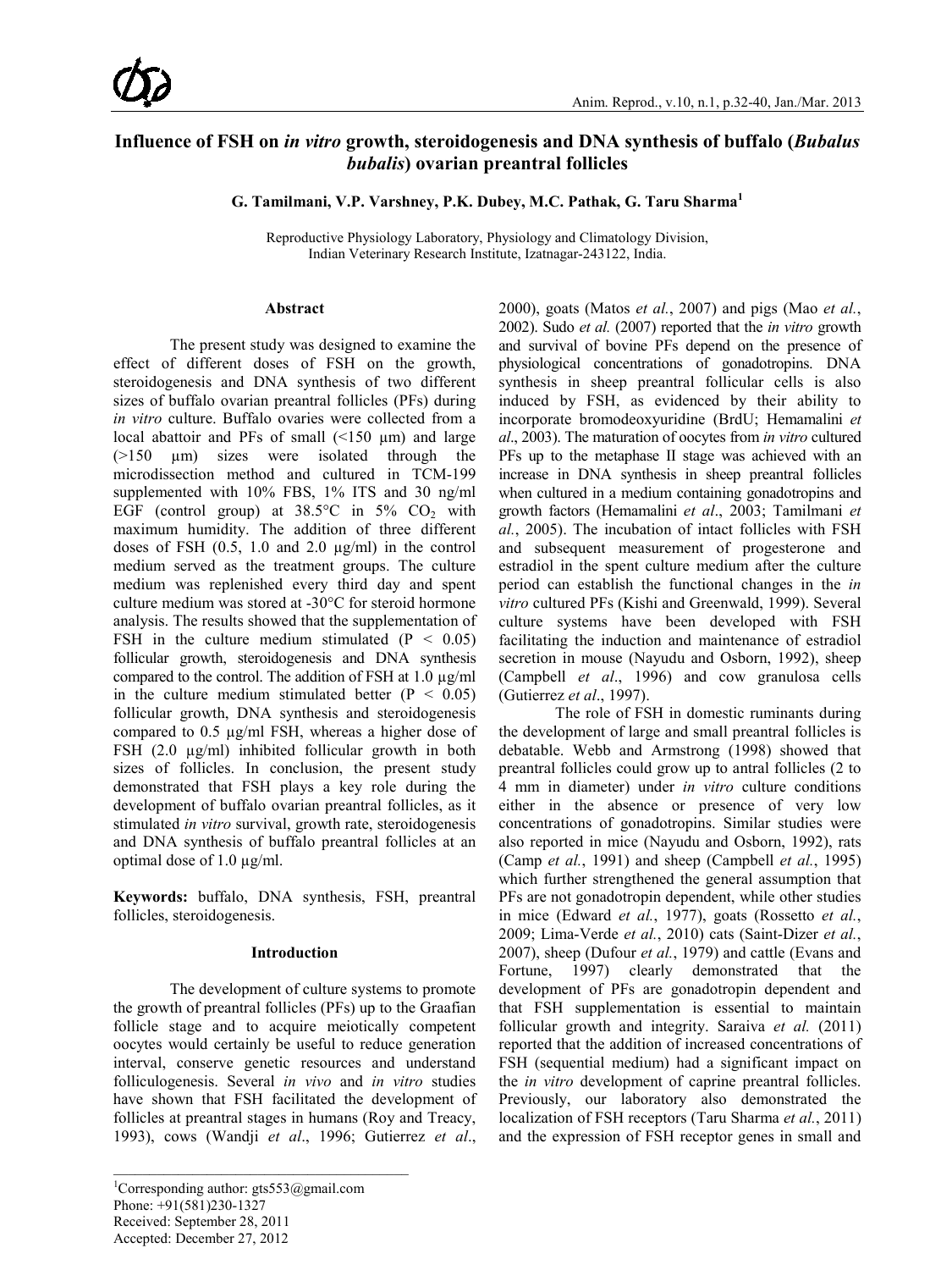large buffalo PFs (Kurvila *et al*., 2010). However, an appropriate concentration of FSH, time and stage of PFs during *in vitro* development in buffalo needs to be known, along with the impact of FSH on DNA synthesis. Therefore, this study was designed to investigate the minimal effective dose of FSH in order to obtain an ideal combination of follicle growth, survival and steroidogenesis in *in vitro* developing preantral follicles.

#### **Materials and Methods**

## *Chemicals*

All chemicals used in this study were purchased from Sigma Chemical Co. (St Louis, MO, USA) unless otherwise indicated.

## *Ovaries*

Buffalo ovaries from random stages of the estrous cycle were collected from a local abattoir immediately after slaughter and transported to the laboratory within 2 h. During transit, they were maintained at 25-30°C in 0.9% normal saline supplemented with antibiotics. In the laboratory, the ovaries were freed from ligaments and rinsed well in prewarmed phosphate-buffered saline (PBS) supplemented with antibiotics (75 mg/l penicillin-G, 50 mg/l streptomycin sulfate).

## *Isolation and selection of PFs*

Under sterile conditions, fine cortical slices  $(-0.5-1.0 \text{ mm})$  were cut from the ovarian surface using a surgical blade and placed in the follicle collection medium supplemented with sodium pyruvate (2 mM), glutamine (2 mM), bovine serum albumin (BSA, 3 mg/ml) and antibiotics (75 mg/l penicillin-G, 50 mg/l streptomycin sulfate) at room temperature. PFs (100- 300 µm diameter, 20-25 follicles/experimental day) were isolated by the microdissection method as described by Taru Sharma *et al.* (2009). Healthy PFs selected for *in vitro* culture were characterized based on granulosa cell layers and a visible, centrally located oocyte. Based on their diameter and layer(s) of granulosa cells, selected follicles were classified as small (<150 µm in diameter, one layer of flat granulosa cells) and large (150-300 µm in diameter, two to three layers of granulosa cells) PFs.

## *In vitro culture of PFs*

The basic culture medium was HEPES buffered (5 mM) tissue culture medium-199 (TCM-199) supplemented with sodium bicarbonate (26 mM). All the selected PFs were cultured with or without FSH to determine the most suitable medium. The control

medium consisted of the basic culture medium supplemented with 10% fetal bovine serum (FBS), 1% ITS liquid medium (1 mg/ml insulin, 0.55 mg/ml transferrin and 0.5 µg/ml sodium selenite) and epidermal growth factor (30 ng/ml EGF). The treatments consisted of adding 0.5, 1.0 or 2.0 µg/ml FSH (Sigma, human pituitary, recombinant) in the control medium. Selected PFs of both sizes were placed in 70 µl droplets of the respective culture medium (4-5 PFs/group) in a 35 mm plastic tissue culture dish (Nunc, Denmark) and overlaid with 2 ml of embryo tested lightweight mineral oil. These culture dishes were placed in a humidified incubation chamber (Thermo Forma, USA) at  $38 \pm 1^{\circ}$ C in a maximum humidified atmosphere having  $5\%$  CO<sub>2</sub> in air for 10 days. Half of the medium was replenished by an equal volume of fresh medium every third day. The replaced medium was stored at -30°C for steroid analysis.

## *Morphological evaluation of in vitro cultured PFs*

At the end of the culture period, PFs from all the above mentioned treatments were collected to evaluate survival, growth, DNA synthesis and steroid production (estradiol, progesterone). The *in vitro* growth of PFs was monitored by measurement of PF diameter using Image J 1.33U software (National Institutes of Health, Bethesda, MD, USA) based on a calibrated ocular micrometer at 0 and 10 days of culture. As eccentric movement of the oocyte within the PFs is associated with growth and antrum formation, this was considered to be an indicator of *in vitro* development of PFs through examination under an inverted microscope (Olympus CKX 41, Japan). The viability of *in vitro* grown PFs was evaluated using the  $0.05\%$  (w/v) trypan blue (Sigma) dye exclusion test for 5 to 10 min. Follicles exhibiting a dark blue stain were considered as dead and were discarded.

## *Measurement of total DNA*

The total DNA content of individual freshly isolated (day 0) and *in vitro* cultured follicles (day 10) in different treatment groups was measured. Total DNA from the PFs was isolated using the QIAamp DNA micro kit (Qiagen Inc., Germany) as per the manufacturer's protocol and quantified (ng/µl) directly using a Nano-drop 1000 UV visible spectrophotometer (Thermo Scientific, USA).

## *Measurement of steroids*

Estradiol and progesterone were estimated in the spent culture medium collected on days 2, 4, 6 and 8 of culture using commercially available radioimmunoassay kits (Immunotech, Czech Republic). Assays for steroids were carried out as per the manufacturer's protocol using duplicate samples. The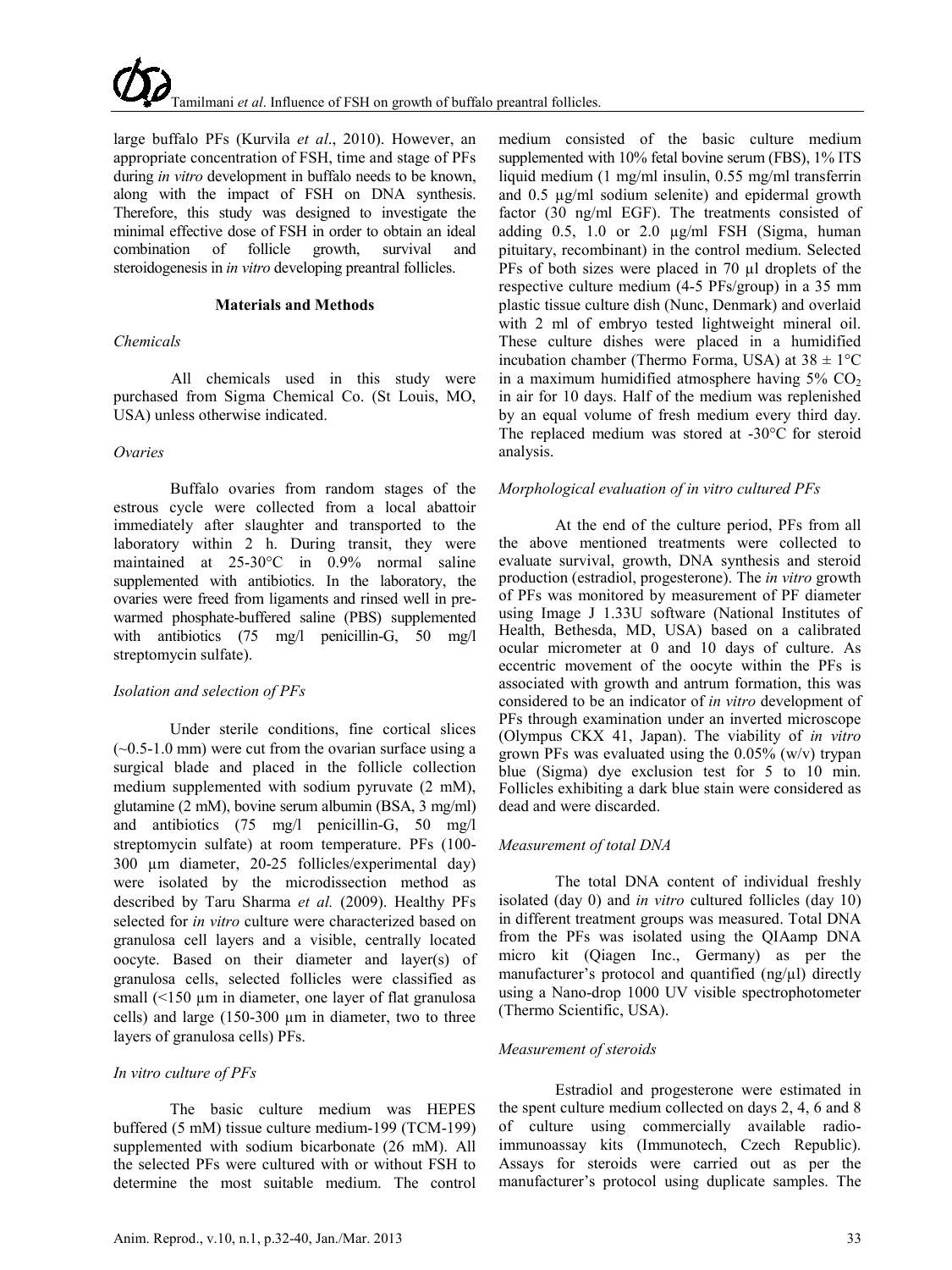analytical sensitivities of the progesterone and estradiol kits were 0.02 pg/ml and 4.5 pg/ml, respectively. Inter and intra assay variation coefficients for progesterone were 8.5 and 4.5% and for estradiol were 11.2 and 12.1%, respectively.

### *Statistical analyses*

Data collected from 18 to 20 replicates on different days of culture were expressed as mean  $\pm$ standard error of the mean (SEM). Statistical significance was determined using SPSS software for Windows, version 7.5 (SPSS GmbH Software, Munich, Germany) by analysis of variance (ANOVA) followed by Duncan's post-hoc multiple comparison test for proportion. A probability of  $P \le 0.05$  was considered to be statistically significant. Progesterone and estradiol levels were subjected to statistical analysis over the culture period at 2, 4, 6 and 8 days. These data were analyzed by ANOVA and treatments were further compared by Duncan's multiple range test.

### **Results**

*Influence of FSH on growth of small (<150 μm) and large (150-300 μm) sizes buffalo PFs*

Supplementation of the culture medium with FSH at different concentrations influenced the growth, survival and maintenance of the architecture of PFs compared to the control. The addition of FSH (1.0 μg/ml) in the control medium significantly increased the growth, survivability and antrum formation of small and large PFs compared to other doses of FSH on day 10 of culture (Fig. 1). On day 10 of culture in the 1.0 μg/ml FSH group, an increase in diameter up to 158.4 and 234.1% was noticed for small and large PFs, respectively (Tables 1 and 2). At the end of culture period, nearly 70% of follicles survived from both the groups as confirmed by the trypan blue dye test. Unstained follicles were classified as viable and fully stained follicles as dead (Fig. 2).



Figure 1. *In vitro* growth and development of buffalo preantral follicles: (a & b) small and large preantral follicle (day 0) showing centrally located oocyte (o), respectively, (c & d) growth of follicle during culture, (e & f) antrum formation (A) in small and large cultured preantral follicles after 10 days of culture, respectively (original magnification of photomicrographs was 200X).

| Treatment                  | Follicle size on Day $0 \, (\mu m)$ | Follicle size on Day 10 $(\mu m)$ | Total increase in diameter |
|----------------------------|-------------------------------------|-----------------------------------|----------------------------|
|                            | $Mean \pm SEM$                      | $Mean \pm SEM$                    | $\frac{1}{2}$              |
| Control                    | $119.7 \pm 2.5$                     | $156.4 \pm 5.1^{\circ}$           | $36.7^{\circ}$             |
| $FSH$ 0.5 $\mu$ g/ml       | $119.6 \pm 2.7$                     | $250.1 \pm 7.6^b$                 | $130.5^{b}$                |
| $FSH 1.0 \mu g/ml$         | $117.9 \pm 2.7$                     | $276.3 \pm 10.2^b$                | $158.4^{b}$                |
| $FSH 2.0 \mu g/ml$<br>$ -$ | $118.5 \pm 2.5$                     | $208.7 \pm 4.2^{\circ}$           | $90.2^{\circ}$             |

Table 1. Influence of different concentrations of FSH on *in vitro* growth of small buffalo preantral follicles.

 $a,b,c$ Within columns, means with different superscripts were significantly different ( $P < 0.05$ ).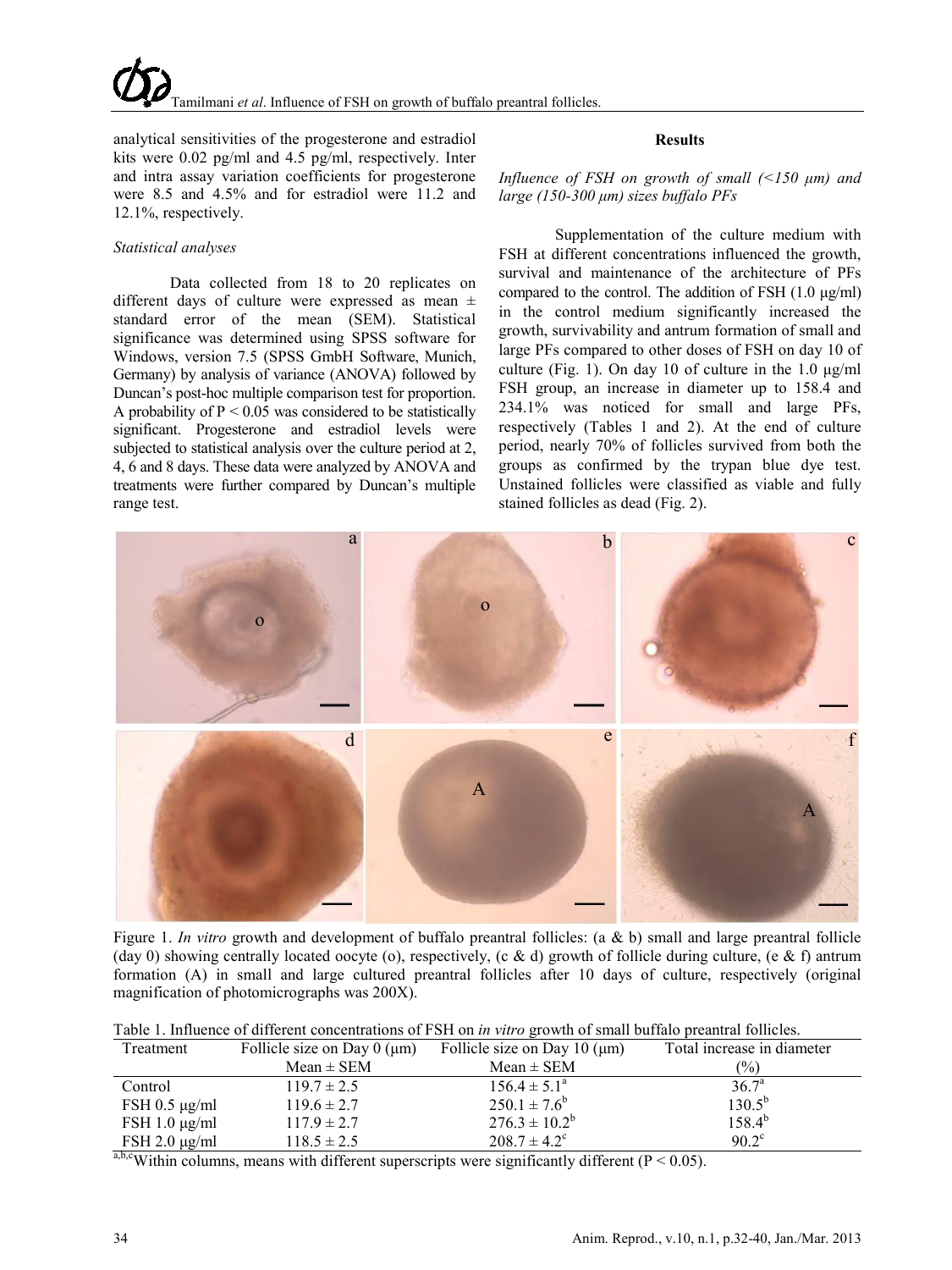

| Table 2. Influence of unferent concentrations of FSH on <i>in ville</i> growth of large barrare preamful follows. |                                     |                                   |                            |  |  |  |  |
|-------------------------------------------------------------------------------------------------------------------|-------------------------------------|-----------------------------------|----------------------------|--|--|--|--|
| Treatment                                                                                                         | Follicle size on Day $0 \, (\mu m)$ | Follicle size on Day 10 $(\mu m)$ | Total increase in diameter |  |  |  |  |
|                                                                                                                   | $Mean \pm SEM$                      | $Mean \pm SEM$                    | $\binom{0}{0}$             |  |  |  |  |
| Control                                                                                                           | $244.5 \pm 5.3$                     | $316.3 \pm 7.8^{\circ}$           | $71.8^{\rm a}$             |  |  |  |  |
| $FSH$ 0.5 $\mu$ g/ml                                                                                              | $244.7 \pm 6.5$                     | $428.8 \pm 11.8^b$                | $184.1^{b}$                |  |  |  |  |
| FSH $1.0 \mu g/ml$                                                                                                | $237.9 \pm 6.4$                     | $472.0 \pm 16.2^b$                | $234.1^{b}$                |  |  |  |  |
| $FSH 2.0 \mu g/ml$                                                                                                | $237.0 \pm 5.3$                     | $329.5 \pm 10.5^{\circ}$          | $92.5^{\rm a}$             |  |  |  |  |

Table 2. Influence of different concentrations of FSH on *in vitro* growth of large buffalo preantral follicles.

a,bWithin columns, means with different superscripts were significantly different ( $P < 0.05$ ).



Figure 2. Photomicrographs of live and dead preantral follicles: (a) follicle showing dark, blue color, considered as dead: (b) follicle not stained, considered as live (original magnification of photomicrographs was 200X).

*Influence of FSH on estradiol secretion by small and large sizes buffalo PFs*

Irrespective of the FSH concentration, follicles cultured in medium containing FSH produced higher concentration of estradiol compared to the control. Small size PFs cultured with 1.0 μg/ml FSH produced more  $(P < 0.05)$  estradiol throughout the culture compared to the 0.5 and 2.0 μg/ml FSH groups. FSH 2.0 μg/ml treatment caused an inhibitory ( $P < 0.05$ ) effect on estradiol secretion throughout the culture period (Fig. 3).

Large sized PFs showed no significant difference in estradiol concentrations between the 0.5 and 1.0 μg/ml FSH groups throughout the culture period (Fig. 4). The supplementation of FSH  $(1.0 \mu g/ml)$  in the culture medium produced more  $(P < 0.05)$  estradiol compared to the control and 2.0 µg/ml FSH groups. Estradiol levels in the control medium on days 6 and 8 in small and large sizes PFs were below the sensitivity limit of the assay (4.5 pg/ml). This observation further supported that an optimal dose of FSH enhances the secretion of estradiol.



Figure 3. Influence of different concentrations of FSH on estradiol secretion by small buffalo preantral follicles cultured in vitro. Within each day, bars with different superscripts were significantly different ( $P < 0.05$ ).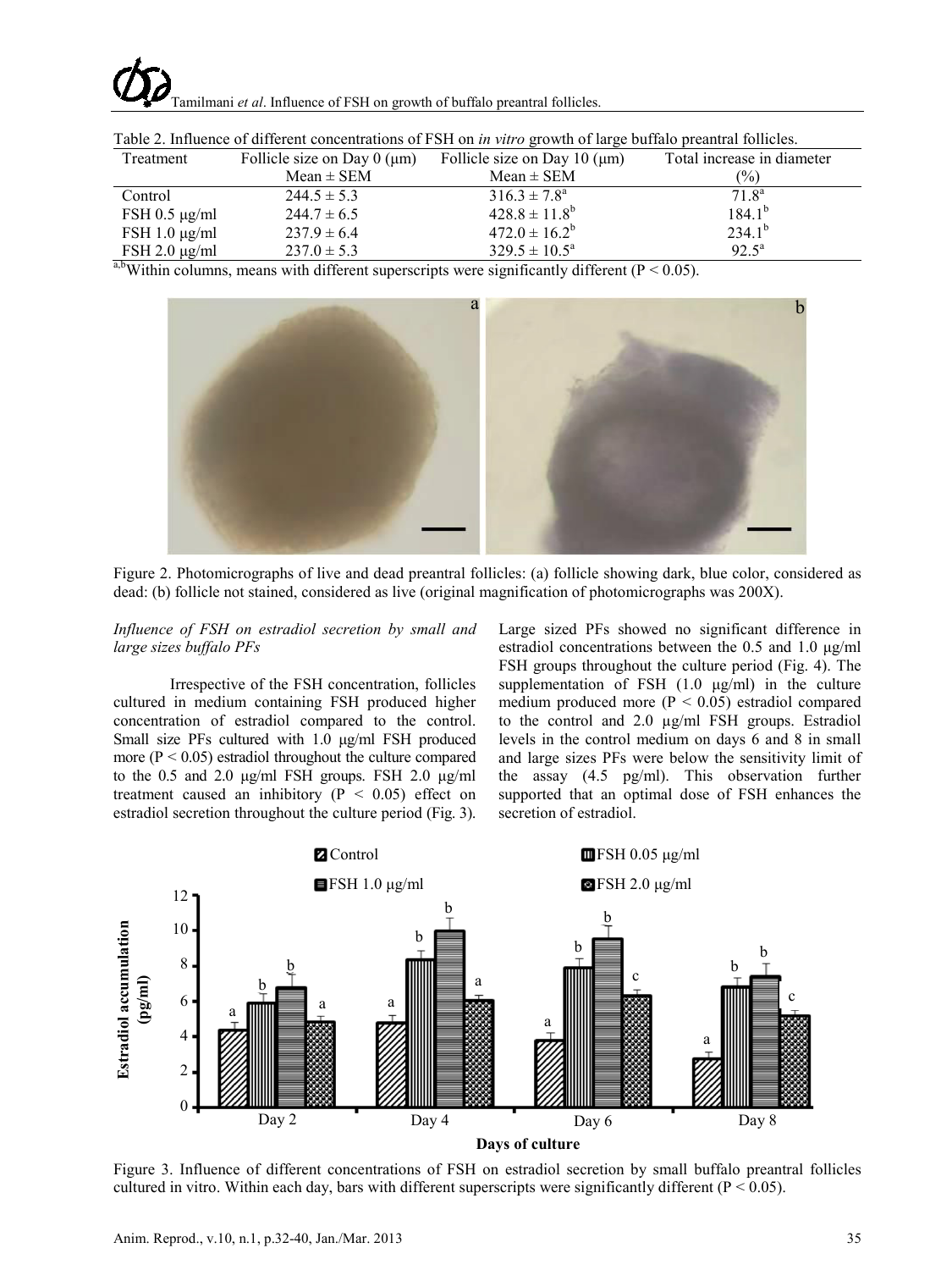

Figure 4. Influence of different concentrations of FSH on estradiol secretion by large buffalo preantral follicles cultured in vitro. Within each day, bars with different superscripts were significantly different ( $P < 0.05$ ).

### *Influence of FSH on progesterone secretion by small and large sizes buffalo PFs*

*In vitro* secretion of progesterone in the culture medium was greatly influenced by the presence of FSH compared to the control. PFs treated with 0.5 and 1.0 μg/ml FSH produced higher  $(P < 0.05)$  concentrations of progesterone compared to the control and 2.0 μg/ml FSH

groups on days 4, 6 and 8 of culture for small PFs (Fig. 5). In large size PFs, progesterone concentrations were significantly different among different treatment groups, except on day 2 of culture. On day 8 of culture, 1.0 μg/ml FSH produced more  $(P < 0.05)$  progesterone compared to other groups. However, on days 4 and 6 of culture, 0.5 and 1.0 μg/ml FSH induced a higher (P < 0.05) secretion of progesterone compared to 2.0 μg/ml FSH (Fig. 6).



Figure 5. Influence of different concentrations of FSH on progesterone secretion by small buffalo preantral follicles cultured in vitro. Within each day, bars with different superscripts were significantly different ( $P < 0.05$ ).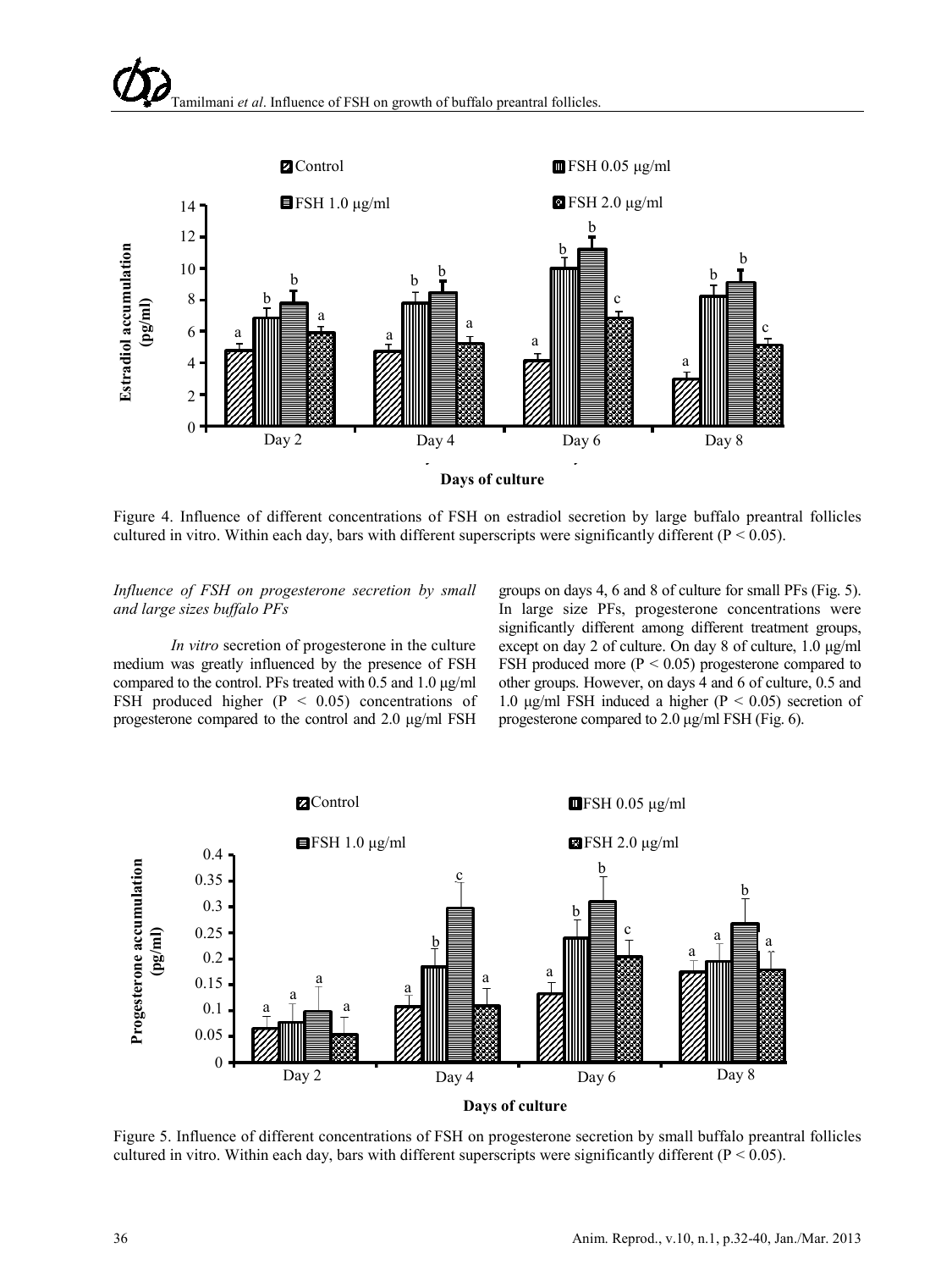

Figure 6. Influence of different concentrations of FSH on progesterone secretion by large buffalo preantral follicles cultured in vitro. Within each day, bars with different superscripts were significantly different ( $P < 0.05$ ).

### *Influence of FSH on total DNA content of small (<150 μm) and large (150-300 μm) sizes buffalo PFs*

The DNA content of PFs in all the treated and control groups increased with growth. The addition of 1.0 μg/ml FSH in the culture medium significantly ( $P < 0.05$ ) increased the total DNA content (912  $\pm$  144 ng) in small PFs compared to other treatment groups on day 10 of culture. However, the total DNA content of an individual PF cultured in the control group  $(380 \pm 22 \text{ ng})$  did not differ significantly from the PFs cultured with 2.0 μg/ml FSH  $(418 \pm 42 \text{ ng})$ ; Table 3). In the case of large size PFs, 0.5 and 1.0  $\mu$ g/ml FSH produced significantly (P < 0.05) higher amounts of DNA content  $(2884 \pm 615)$  and  $6139 \pm 1166$  ng) compared to the control and 2.0 μg/ml FSH (1290  $\pm$  170 and 1407  $\pm$  117 ng) groups on day 10 of culture (Table 4).

|  |  |  | Table 3. Influence of different concentrations of FSH on total DNA content of small buffalo preantral follicles. |  |  |
|--|--|--|------------------------------------------------------------------------------------------------------------------|--|--|
|--|--|--|------------------------------------------------------------------------------------------------------------------|--|--|

| Treatment                     | Total DNA on day 0 (ng)<br>$Mean \pm SEM$ | Total DNA on day 10 (ng)<br>$Mean \pm SEM$ |  |  |
|-------------------------------|-------------------------------------------|--------------------------------------------|--|--|
| Control                       | $327 \pm 35^{\circ}$                      | $380 \pm 22^{\circ}$                       |  |  |
| $FSH$ 0.5 $\mu$ g/ml          | $327 \pm 35^{\circ}$                      | $663 \pm 69^b$                             |  |  |
| $FSH 1.0 \mu g/ml$            | $327 \pm 35^{\circ}$                      | $912 \pm 144$ <sup>c</sup>                 |  |  |
| $FSH 2.0 \mu g/ml$            | $327 \pm 35^{\circ}$                      | $418 \pm 42^{\circ}$                       |  |  |
| $ab$ <sub>2</sub> $c$ $c$ $c$ |                                           |                                            |  |  |

a,b,cWithin columns, means with different superscripts were significantly different ( $P < 0.05$ ).

|  | Table 4. Influence of different concentrations of FSH on total DNA content of large buffalo preantral follicles. |  |  |  |  |
|--|------------------------------------------------------------------------------------------------------------------|--|--|--|--|
|  |                                                                                                                  |  |  |  |  |

| Treatment            | Total DNA on Day $0$ (ng) | Total DNA on Day 10 (ng) |
|----------------------|---------------------------|--------------------------|
|                      | $Mean \pm SEM$            | $Mean \pm SEM$           |
| Control              | $1134 \pm 109^{\circ}$    | $1290 \pm 170^{\circ}$   |
| $FSH$ 0.5 $\mu$ g/ml | $1134 \pm 109^{\circ}$    | $2884 \pm 615^b$         |
| FSH $1.0 \mu g/ml$   | $1134 \pm 109^{\rm a}$    | $6139 \pm 1166^{\circ}$  |
| $FSH 2.0 \mu g/ml$   | $1134 \pm 109^{\circ}$    | $1407 \pm 117^{\circ}$   |

 $a,b,c$ Within columns, means with different superscripts were significantly different (P < 0.05).

#### **Discussion**

The widespread implementation of advanced reproductive technologies could provide greater access to the female germ plasm. The lack of supply of fertilizable oocytes for *in vitro* manipulation is a major limiting factor of these techniques in farm animals (Van den Hurk *et al*., 2000; Kane *et al*., 2003; Van den Hurk and Santos, 2009). The isolation, culture and growth of the most abundant follicular stages in the ovary, namely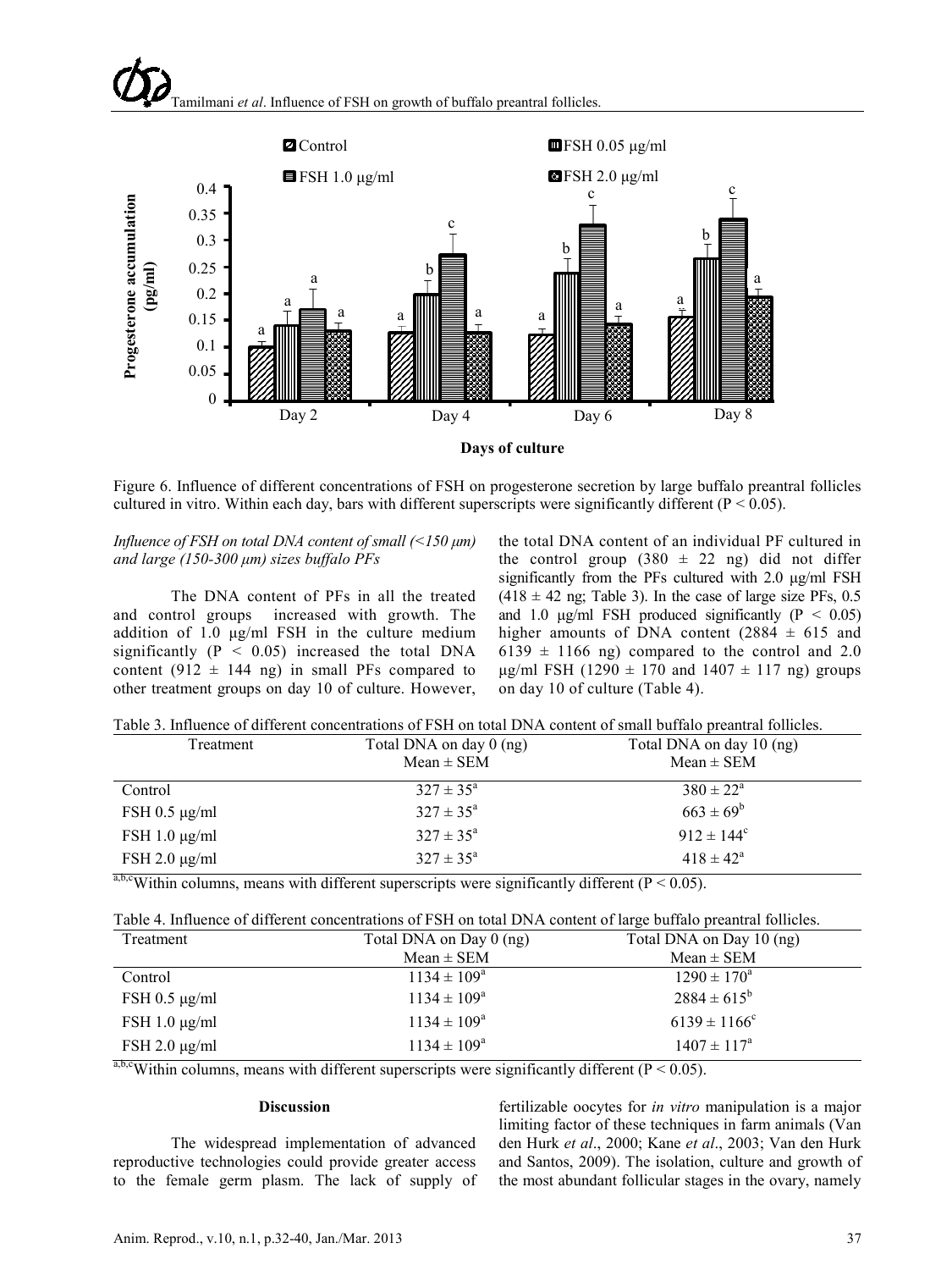the primordial and preantral follicles, up to the Graafian follicle stage and subsequent ovulation *in vitro* can serve as an additional source of fertilizable oocytes to produce embryos. Follicle stimulating hormone is known to have divergent effects on follicular growth and differentiation in mammals both *in vivo* and *in vitro* (Zeleznik, 1993). Most of the studies have shown that FSH is involved in the growth and development of cattle (Gutierrez *et al.*, 2000; Itoh *et al.*, 2002), goat (Matos *et al*., 2007; Saraiva *et al*., 2011) and buffalo (Taru Sharma *et al.*, 2011) preantral follicles. While many studies dealing with *in vitro* systems for follicle growth indicate the growth promoting effects of FSH, it is still unclear whether or not exposure to different gonadotropins influences steroidogenesis, growth and oocyte quality for further embryonic development.

In the present study, the sensitivity of the early preantral follicle stages to FSH was clearly observed throughout the culture period. The supplementation of FSH (1.0 μg/ml) in the culture medium supported follicle survival, growth, antrum formation and enhanced DNA synthesis and estradiol and progesterone secretion in both sizes of buffalo preantral follicles. Our results suggest a dose dependent action for FSH (0.5 and 1.0 μg/ml *vs*. 2.0 μg/ml) on granulosa cell proliferation in preantral follicles. The difference in the dose of FSH in the present study and in other studies which support the best development of PFs may also be due to the difference in the source of FSH and/or culture medium. Furthermore, when FSH was omitted from the culture (control), follicle growth, survival and steroidogenesis were extremely low and normal development was retarded. These results clearly suggest that FSH promotes granulosa cell proliferation in the early preantral phase and also show that an optimal essential dose of FSH is required to allow for normal folliculogenesis. Saraiva *et al*. (2011) reported that increased concentrations of FSH have a significant impact on the *in vitro* development of caprine preantral follicles. Cecconi et al. (1999) reported that antral cavities were formed in sheep preantral follicles with high secreted levels of E2 in a serum-containing medium with 1.0 μg/ml FSH in a low-oxygen environment (5% O2). The data presented here confirm that the presence of FSH during the preantral phase could be important to ensure a critical number of granulosa cells to allow final survival and growth. The addition of LH in the presence of FSH might have had a beneficial effect on growth by enhancing antrum formation and supporting the development of early antral follicles. However, the role of LH during the development of preantral follicles has not yet been reported. Therefore, in the present study, LH was not included because several studies have indicated that LH is involved mainly in the development of advanced staged antral follicles. Shanmugam *et al.* (2010) demonstrated a serum-free culture system for buffalo granulosa cells and reported a stimulatory effect of

FSH, but not LH, on steroid hormone production by buffalo granulosa cells. Roy and Greenwald (1988) also reported that LH suppressed FSH-induced DNA synthesis in hamster preantral follicles. Further research is required to understand the mechanism by which LH influences FSH and whether or not it stimulates aromatase activity and DNA synthesis in buffalo preantral follicular granulosa cells. The total DNA content in the cultured PFs significantly increased compared to freshly isolated PFs. The incremental diameter of the follicles indeed corresponded to an increase in cell number and hence increased the DNA content. Similar results were also reported in mice (Heise *et al.*, 2005), rats (Rowghani *et al*., 2004) and goats (Rossetto *et al.*, 2009). These results suggest that FSH acts directly as a primary stimulus at the level of small primary and secondary follicles to regulate DNA synthesis and perhaps the growth and differentiation of granulosa cells. In the present study, FSH-induced follicular DNA synthesis in a dose-dependent manner suggests that FSH induces granulosa cell proliferation, with cAMP as one of the possible intracellular mediators of FSH action in initiating DNA replication.

Estrogen and progesterone are well known endocrine and intrafollicular autocrine mitogenic compounds (Tonetta and Dizerega, 1989). Lima-Verde *et al*. (2010) reported that the interaction between estradiol and FSH maintains ultrastructural integrity and stimulates activation and further growth of cultured caprine preantral follicles. In our study, FSH (1.0 μg/ml) induced estradiol and progesterone production in all the culture groups of both follicle sizes throughout the culture period, whereas a higher amount of FSH (2.0 μg/ml) inhibited this action. Regardless of the FSH concentration, follicles cultured in medium containing FSH produced higher concentrations of progesterone and estradiol in comparison with those cultured without FSH. FSH also induced a significantly higher expression of mRNA for P450 aromatase enzymes (Silva and Christopher, 2000). FSH infusion in the physiological range appears to be the stimulus to initiate the expression of mRNA for P450 aromatase in granulosa cells. It is also possible that FSH modulates aromatase activity at two levels: transcription and translation/enzyme activity. It was observed that estradiol and progesterone secretion by small size preantral follicular granulosa cells are less sensitive than in large preantral follicles with regard to the stimulatory effects of FSH. The mechanism(s) by which buffalo preantral follicular granulosa cells from large follicles are able to respond in a more sensitive way to FSH than small follicles and also the down regulation of steroid secretion after the active period requires further study.

It can be concluded that FSH plays a key role during the development of buffalo ovarian preantral follicles as it stimulated *in vitro* survival, growth rate, steroidogenesis and DNA synthesis at an optimal dose of  $1.0 \mu g/ml$  FSH.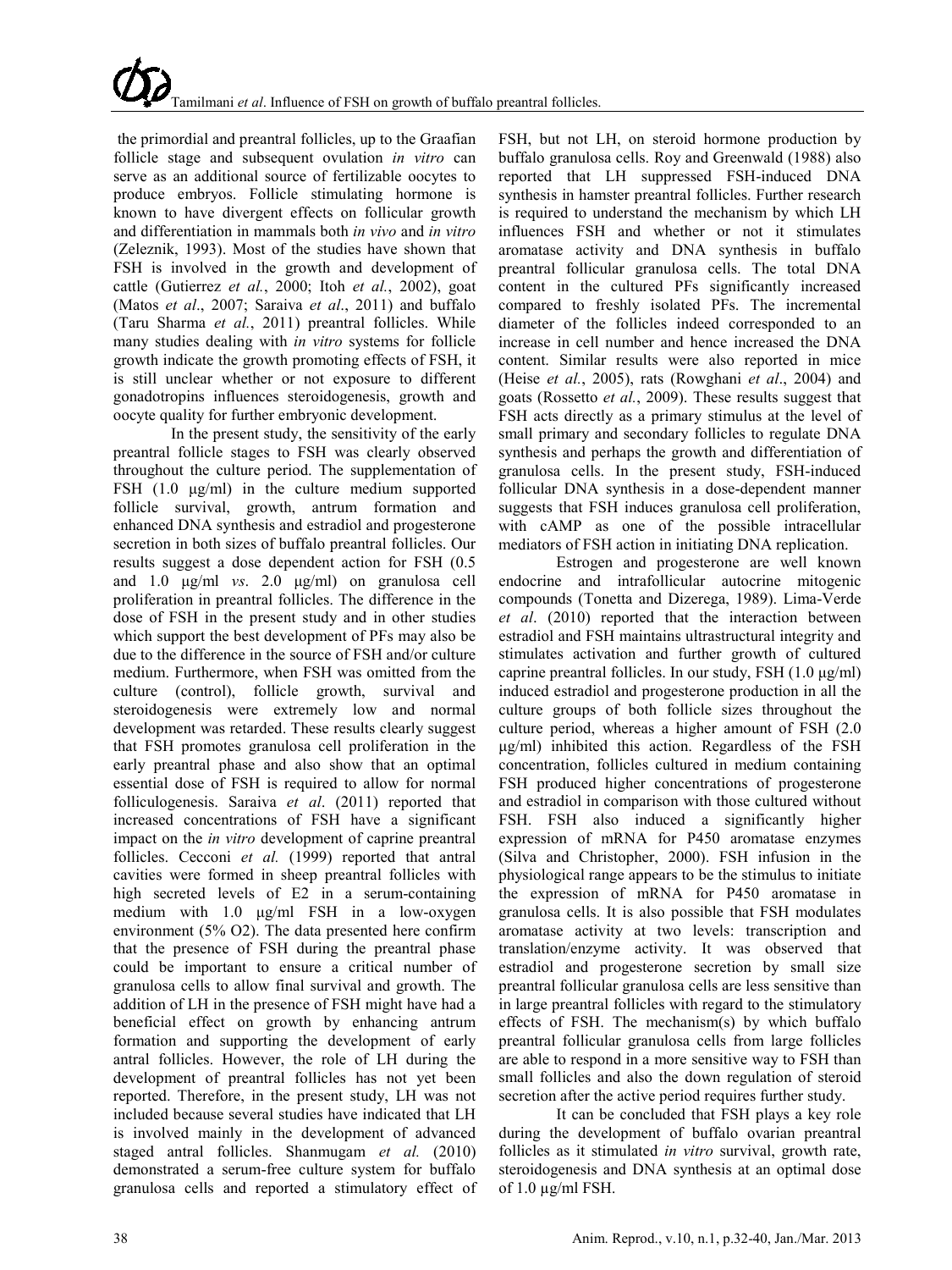#### **Acknowledgments**

The study was financially supported by The Department of Biotechnology, Ministry of Science and Technology, Government of India. The authors thank the Director of the Indian Veterinary Research Institute.

#### **References**

**Camp TA, Rahal JO, Mayo KE**. 1991. Cellular localization and hormonal regulation of follicle stimulating hormone and luteinizing hormone receptor messenger RNAs in the rat ovary. *Mol Endocrinol*, 5:1405-1417.

**Campbell BK, Scaramuzzi RJ, Webb R**. 1995. Control of antral follicle development and selection in sheep and cattle. *J Reprod Fertil*, 49: 335-350.

**Campbell BK, Scaramuzzi RJ, Webb R**. 1996. Induction and maintenance of oestradiol and immunoreactive inhibin production with FSH by ovine granulosa cells cultured in serum-free media. *J Reprod Fertil*, 106:7-16.

**Cecconi S, Barboni B, Coccia M, Mattioli M**. 1999. In vitro development of sheep preantral follicles. *Biol Reprod*, 60:594-601.

**Dufour J, Cahill LP, Mauléon P**. 1979. Short- and long-term effects of hypophysectomy and unilateral ovariectomy on ovarian follicular populations in sheep. *J Reprod Fertil* 57:301-309.

**Edward RG, Fowler RE, Gore-Langton RE, Gosden RG, Jones EC, Readhead C, Steptoe PC**. 1977. Normal and abnormal follicular growth in mouse, rat and human ovaries. *J Reprod Fertil*, 51:237-263.

**Evans AC, Fortune JE**. 1997. Selection of the dominant follicle in cattle occurs in the absence of differences in the expression of messenger ribonucleic acid for gonadotropin receptors. *Endocrinology*, 138:2963-2971.

**Gutierrez CG, Campbell BK, Webb R**. 1997. Development of a long-term bovine granulosa cellculture system: induction and maintenance of estradiol production, response to follicle stimulating hormone, and morphological characteristics. *Biol Reprod*, 56:608- 616.

**Gutierrez CG, Ralph JH, Telfer EE, Wilmut I, Webb R**. 2000. Growth and antral formation of bovine preantral follicles in long-term culture in vitro. *Biol Reprod*, 62:1322-1328.

**Heise M, Koepsel R, Russel AJ, McGee EA**. 2005. Calcium alginate microencapsulation of ovarian follicles impacts FSH delivery and follicle morphology. *Reprod Biol Endocrinol*, 3:47-55.

**Hemamalini NC, Rao BS, Tamilmani G, Amarnath D, Vagdevi R, Naidu KS, Reddy KK, Rao VH**. 2003. Influence of transforming growth factor-α, insulin-like growth factor-II, epidermal growth factor or follicle stimulating hormone on in vitro development of preantral follicles in sheep. *Small Rumin Res*, 50:11-22.

**Itoh T, Kacchi M, Abe H, Sendai Y, Hoshi H**. 2002. Growth, antrum formation, and estradiol production of bovine preantral follicles cultured in a serum free medium. *Biol Reprod*, 67:1099-1105.

**Kane MT**. 2003. A review of in vitro gamete maturation and embryo culture and potential impact on future animal biotechnology. *Anim Reprod Sci*, 79:171-190.

**Kishi H, Greenwald GS**. 1999. In vitro steroidogenesis by dissociated rat follicles, primary to antral, before and after injection of equine chorionic gonadotropin. *Biol Reprod*, 61:1177-1183.

**Kurvila A, Singh G, Kumar GS, Sharma GT**. 2010. Cloning and sequencing of FSH receptor gene from buffalo preantral follicles. *Eur J Biol Sciences*, 2:91-95.

**Lima-Verde IB, Matos MH, Saraiva MV, Bruno JB, Tenório SB, Martins FS, Rossetto R, Cunha LD, Name KP, Báo SN, Campello CC, Figueiredo JR**. 2010. Interaction between estradiol and folliclestimulating hormone promotes in vitro survival and development of caprine preantral follicles. *Cells Tissues Organs*, 191:240-247.

**Mao J, Wu G, Smith MF, McCauley TC, Cantley TC, Prather RS, Didion BA, Day BN**. 2002. Effects of culture medium, serum type, and various concentrations of follicle stimulating hormone, on porcine preantral follicle development and antrum formation in vitro. *Biol Reprod*, 67:1197-1203.

**Matos MH, Lima-Verde IB, Luque MC, Maia JE Jr, Silva JR, Celestino JJ, Martins FS, Báo SN, Lucci CM, Figueiredo JR**. 2007. Essential role of follicle stimulating hormone in the maintenance of caprine preantral follicle viability in vitro. *Zygote*, 15:173-182.

**Nayudu PL, Osborn SM**. 1992. Factors influencing the rate of preantral and antral growth of mouse ovarian follicles in vitro. *J Reprod Fertil*, 95:349-362.

**Rossetto R, Lima-Verde IB, Matos MH, Saraiva MV, Martins FS, Faustino LR, Araújo VR, Silva CM, Name KP, Bao SN, Campello CC, Figueiredo JR, Blume H**. 2009. Interaction between ascorbic acid and follicle-stimulating hormone maintains follicular viability after long-term in vitro culture of caprine preantral follicles. *Domest Anim Endocrinol*, 37:112- 123.

**Rowghani NM, Heise MK, McKeel D, McGee EA, Koepsel RR, Russell AJ**. 2004. Maintenance of morphology and growth of ovarian follicles in suspension culture. *Tissue Eng,* 10:545-552.

**Roy SK, Greenwald GS**. 1988. In vitro effects of follicle-stimulating hormone, luteinizing hormone, and prolactin on follicular deoxyribonucleic acid synthesis in the hamster. *Endocrinology*, 122:952-958.

**Roy SK, Treacy BJ**. 1993. Isolation and long-term culture of human preantral follicles. *Fertil Steril*, 59:783-790.

**Saint-Dizier M, Malandain E, Thoumire S, Remv B, Chastant-maillard S**. 2007. Expression of follicle stimulating hormone and luteinizing hormone receptors